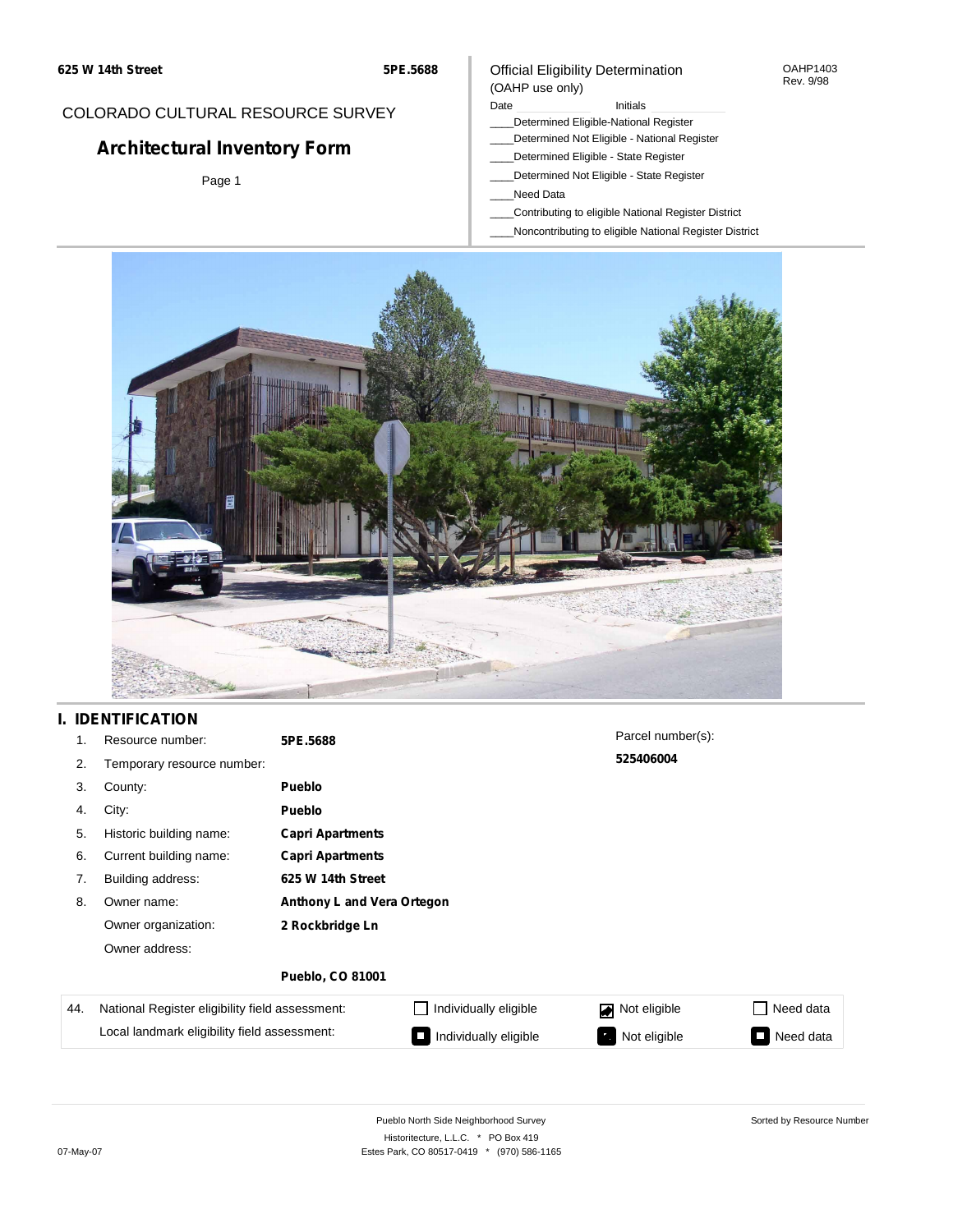Page 2

### **II. GEOGRAPHIC INFORMATION**

| 9.  | P.M.<br>6th             | Township:<br><b>20S</b>                                       | 65W<br>Range:     |         |
|-----|-------------------------|---------------------------------------------------------------|-------------------|---------|
|     | 1/4<br>οf<br><b>NW</b>  | <b>NW</b><br><b>NW</b><br>1/4<br>of<br>1/4<br><b>SE</b><br>οf | of Section<br>1/4 | 25      |
|     | 10. UTM reference zone: | 13                                                            |                   |         |
|     | Easting:                | 533639                                                        | Northing:         | 4236752 |
| 11. | USGS quad name:         | <b>Northeast Pueblo</b>                                       | Scale:            | 7.5     |
|     | Year:                   | 1961 (Photorevised 1970 and<br>1974)                          |                   |         |
| 12. | $Lot(s)$ :              | Lots 9, 10, and 11; Block 40                                  |                   |         |
|     | Addition:               | <b>County Addition</b>                                        | Year of addition: | 1869    |

13. Boundary description and justification:

The boundary, as described above, contains but does not exceed the land historically associated with this property.

Metes and bounds exist:

 $\Box$ 

## **III. ARCHITECTURAL DESCRIPTION**

| 14. | Building plan (footprint, shape):<br>Other building plan descriptions: | <b>Rectangular Plan</b>                 |                       |
|-----|------------------------------------------------------------------------|-----------------------------------------|-----------------------|
| 15. | Dimensions in feet (length x width):                                   | 9,021 square feet                       |                       |
| 16. | Number of stories:                                                     | 3                                       |                       |
| 17. | Primary external wall material(s):                                     | <b>Stucco</b><br><b>Stone/Sandstone</b> | Other wall materials: |
| 18. | Roof configuration:                                                    | <b>Flat Roof</b>                        |                       |
|     | Other roof configurations:                                             |                                         |                       |
| 19. | Primary external roof material:                                        | <b>Asphalt Roof</b>                     |                       |
|     | Other roof materials:                                                  |                                         |                       |
| 20. | Special features:                                                      |                                         |                       |
|     |                                                                        | <b>Balcony</b>                          |                       |
|     |                                                                        | <b>Porch</b>                            |                       |

#### 21. General architectural description:

Oriented to the south, this apartment building rests on a concrete foundation. Cream stucco clads most of the exterior walls. **However, a random-coursed, sandstone veneer covers the west elevation. Windows are 1-beside-1-light, sliding-sash, with** aluminum frames. Aluminum grilles cover the windows in the west elevation. A 3-story porch spans the entire front (south) façade. It has a simple, wood balustrade and steel supports. Steel staircases, obscured behind a wood screen, flank the porch on its east and west ends. Apartment doors are white-painted wood slab. Asphalt and gravel cover the flat roof. A hipped-roof **parapet, covered in brown asphalt shingles, lines the south and west edges of the roof.**

#### 22. Architectural style:

**No Style**

Other architectural styles:

Building type:

23. Landscape or special setting features: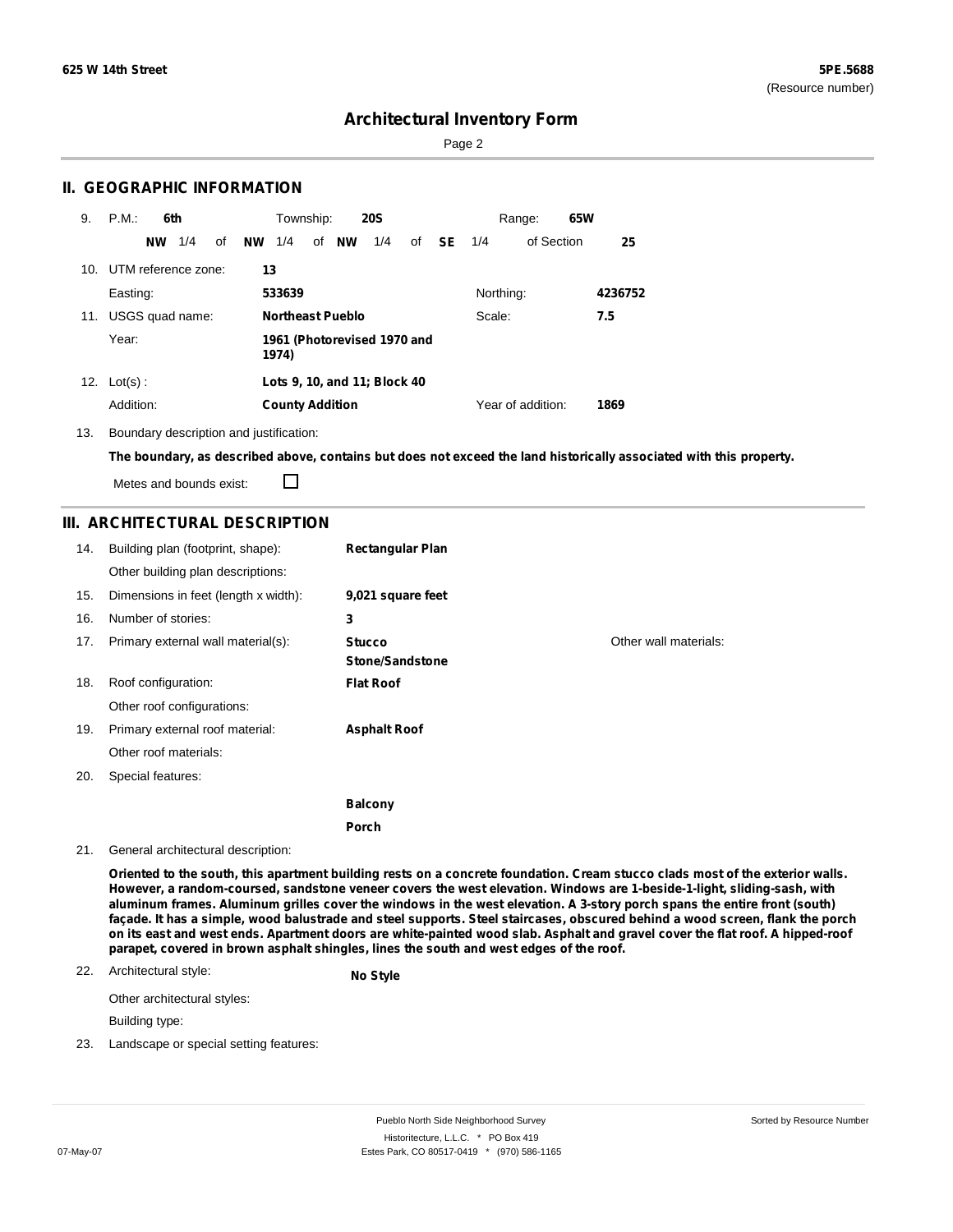Page 3

This property is located on terrain sloping downward from north to south, with an elevation of around 4,700 feet above mean sea level. The neighborhood features a mixture of small and large, one- to three-story houses and commercial buildings. Setbacks from West 14th Street are generally the same on this block. This property is situated on the northeast corner of West 14th and West streets. River rock covers the strip separating the sidewalk from the streets. A planted-grass yard, with mature landscaping, is situated in front (south of) the building. A macadam parking lot surrounds the west and north sides of the **house.**

24. Associated buildings, features or objects: **No associated buildings identified.**

### **IV. ARCHITECTURAL HISTORY**

| 25. | Date of Construction:  | <b>Estimate:</b>     | Actual: | 1966                                                                        |
|-----|------------------------|----------------------|---------|-----------------------------------------------------------------------------|
|     | Source of Information: |                      |         | Pueblo County Office of Tax Assessor. Property information card [internet]. |
| 26. | Architect:             | unknown              |         |                                                                             |
|     | Source of information: |                      |         |                                                                             |
| 27. | Builder:               | unknown              |         |                                                                             |
|     | Source of information: |                      |         |                                                                             |
| 28. | Original Owner:        | William H. Wall, Jr. |         |                                                                             |
|     | Source of information: |                      |         | Pueblo County Office of Tax Assessor. Property information card [internet]. |

29. Construction history:

According to Pueblo County Tax Assessor records, this apartment complex was constructed in 1966. An analysis of the style, materials, and historical records corroborates this date. It has not been notably altered since its construction.

30. Location: **original** Date of move(s):

#### **V. HISTORICAL ASSOCIATIONS**

|     | 31. Original use(s): | <b>Multiple Dwelling</b> |
|-----|----------------------|--------------------------|
| 32. | Intermediate use(s): | <b>Multiple Dwelling</b> |
|     | 33. Current use(s):  | <b>Multiple Dwelling</b> |
| 34. | Site type(s):        | <b>Residence</b>         |

35. Historical background:

This apartment building was constructed in 1966 on previously undeveloped lots. The owner at that time appears to have been William H. Wall, Jr. Groundhog Enterprises purchased the property in 1974, selling it a few months later to RPR Brothers. Tojore, Inc., purchased the lots and building from RPR Brothers in 1992, selling them days later to Anthony Ortegon. In 1999, **Ortegon quit claimed the property to himself and Vera Ortegon, the current owners.**

Sources of information: 36.

**Pueblo County Office of Tax Assessor. Property information card [internet].**

**Sanborn Fire Insurance Maps (for Pueblo, Colorado). New York: Sanborn Map and Publishing Co., 1883, 1886, 1889, 1893, 1904-05, 1904-51, and 1904-52.**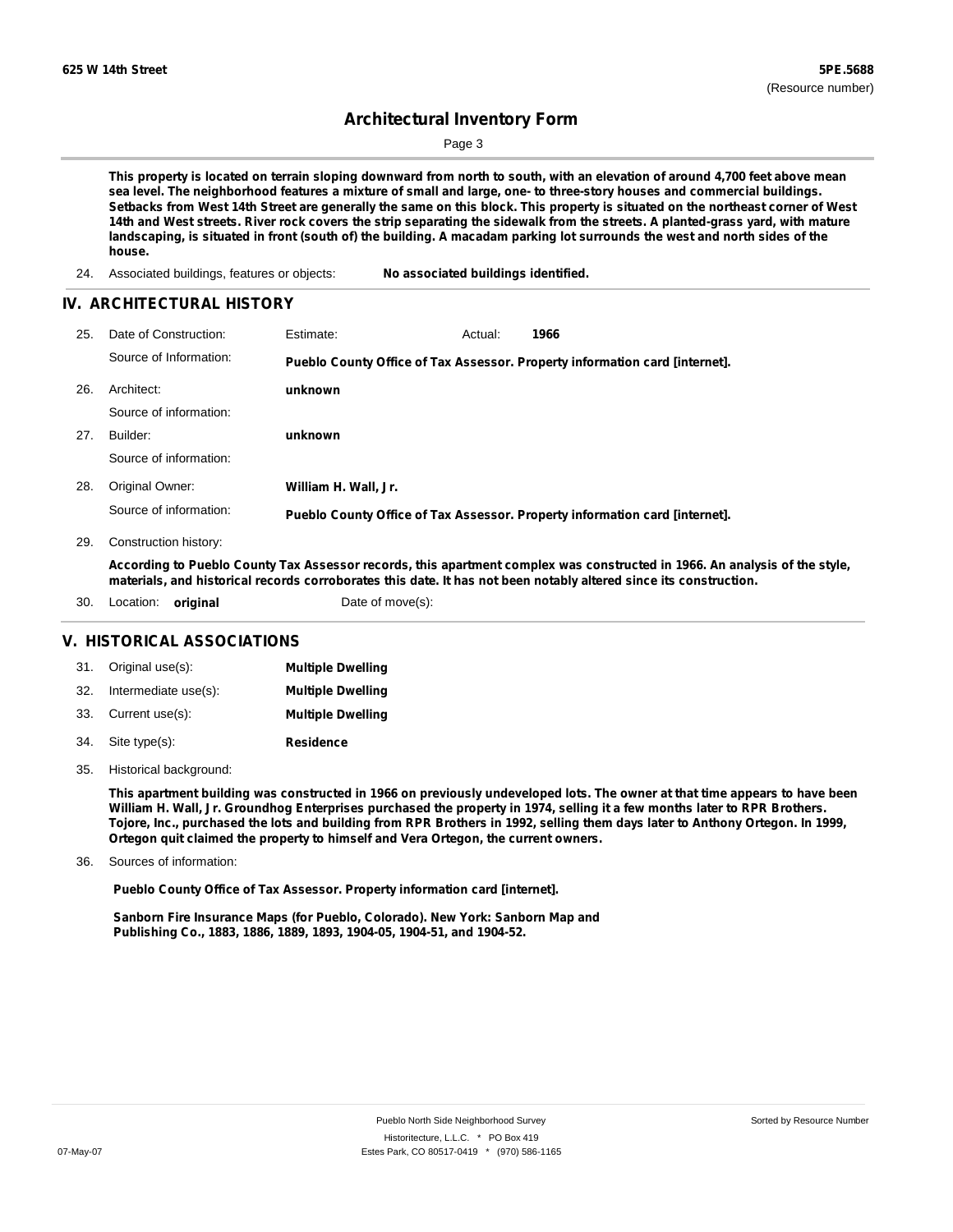Sorted by Resource Number

# **Architectural Inventory Form**

Page 4

|     | <b>VI. SIGNIFICANCE</b>                                                                                                                |                                                                                                                                                                                                                                                                                                  |  |  |  |  |  |  |  |
|-----|----------------------------------------------------------------------------------------------------------------------------------------|--------------------------------------------------------------------------------------------------------------------------------------------------------------------------------------------------------------------------------------------------------------------------------------------------|--|--|--|--|--|--|--|
| 37. | Local landmark designation:                                                                                                            | Yes $\Box$<br>No.<br>LE.                                                                                                                                                                                                                                                                         |  |  |  |  |  |  |  |
|     | Designation authority:                                                                                                                 |                                                                                                                                                                                                                                                                                                  |  |  |  |  |  |  |  |
|     | Date of designation:                                                                                                                   |                                                                                                                                                                                                                                                                                                  |  |  |  |  |  |  |  |
| 38. | Applicable National Register criteria:                                                                                                 |                                                                                                                                                                                                                                                                                                  |  |  |  |  |  |  |  |
|     | $\mathbf{I}$<br>П                                                                                                                      | A. Associated with events that have made a significant contribution to the broad pattern of our history.<br>B. Associated with the lives of persons significant in our past.<br>C. Embodies the distinctive characteristics of a type, period, or method of construction, or represents the work |  |  |  |  |  |  |  |
|     |                                                                                                                                        | of a master, or that possess high artistic values, or represents a significant and distinguished entity whose<br>components may lack individual distinction.                                                                                                                                     |  |  |  |  |  |  |  |
|     |                                                                                                                                        | D. Has yielded, or may be likely to yield, information important in history or prehistory.                                                                                                                                                                                                       |  |  |  |  |  |  |  |
|     | $\blacksquare$                                                                                                                         | Qualifies under Criteria Considerations A through G (see manual).                                                                                                                                                                                                                                |  |  |  |  |  |  |  |
|     | ▰                                                                                                                                      | Does not meet any of the above National Register criteria.                                                                                                                                                                                                                                       |  |  |  |  |  |  |  |
|     | <b>Pueblo Standards for Designation:</b>                                                                                               |                                                                                                                                                                                                                                                                                                  |  |  |  |  |  |  |  |
|     | 1a. History                                                                                                                            |                                                                                                                                                                                                                                                                                                  |  |  |  |  |  |  |  |
|     | $\mathbf{r}_1$                                                                                                                         | Have direct association with the historical development of the city, state, or nation; or                                                                                                                                                                                                        |  |  |  |  |  |  |  |
|     | <u>1b. History</u><br>$\mathcal{L}_{\mathcal{A}}$                                                                                      | Be the site of a significant historic event; or                                                                                                                                                                                                                                                  |  |  |  |  |  |  |  |
|     | 1c. History                                                                                                                            |                                                                                                                                                                                                                                                                                                  |  |  |  |  |  |  |  |
|     | Have direct and substantial association with a person or group of persons who had influence on society.<br>$\mathcal{L}_{\mathcal{A}}$ |                                                                                                                                                                                                                                                                                                  |  |  |  |  |  |  |  |
|     | 2a. Architecture                                                                                                                       |                                                                                                                                                                                                                                                                                                  |  |  |  |  |  |  |  |
|     | $\Box$                                                                                                                                 | Embody distinguishing characteristics of an architectural style or type; or                                                                                                                                                                                                                      |  |  |  |  |  |  |  |
|     | 2b. Architecture                                                                                                                       |                                                                                                                                                                                                                                                                                                  |  |  |  |  |  |  |  |
|     | п                                                                                                                                      | Be a significant example of the work of a recognized architect or master builder, or                                                                                                                                                                                                             |  |  |  |  |  |  |  |
|     | 2c. Architecture                                                                                                                       |                                                                                                                                                                                                                                                                                                  |  |  |  |  |  |  |  |
|     | о                                                                                                                                      | Contain elements of architectural design, engineering, materials, craftsmanship, or artistic merit which represent a<br>significant or influential innovation;                                                                                                                                   |  |  |  |  |  |  |  |
|     | 2d. Architecture                                                                                                                       |                                                                                                                                                                                                                                                                                                  |  |  |  |  |  |  |  |
|     | о                                                                                                                                      | Portray the environment of a group of people or physical development of an area of the city in an era of history<br>characterized by a distinctive architectural style.                                                                                                                          |  |  |  |  |  |  |  |
|     | 3a. Geography                                                                                                                          |                                                                                                                                                                                                                                                                                                  |  |  |  |  |  |  |  |
|     |                                                                                                                                        | Have a prominent location or be an established, familiar, and orienting visual feature of the contemporary city, or                                                                                                                                                                              |  |  |  |  |  |  |  |
|     | 3b. Geography                                                                                                                          |                                                                                                                                                                                                                                                                                                  |  |  |  |  |  |  |  |
|     | or rarity; or                                                                                                                          | Promote understanding and appreciation of Pueblo's environment by means of distinctive physical characteristics                                                                                                                                                                                  |  |  |  |  |  |  |  |
|     | 3c. Geography<br>$\mathcal{L}_{\mathcal{A}}$                                                                                           | Make a special contribution to Pueblo's distinctive character.                                                                                                                                                                                                                                   |  |  |  |  |  |  |  |
|     | Not Applicable                                                                                                                         |                                                                                                                                                                                                                                                                                                  |  |  |  |  |  |  |  |
|     | $\Box$                                                                                                                                 | Does not meet any of the above Pueblo landmark criteria.                                                                                                                                                                                                                                         |  |  |  |  |  |  |  |
| 39. | Area(s) of Significance:                                                                                                               | <b>Not Applicable</b>                                                                                                                                                                                                                                                                            |  |  |  |  |  |  |  |
| 40. | Period of Significance:                                                                                                                | n/a                                                                                                                                                                                                                                                                                              |  |  |  |  |  |  |  |
| 41. | National:<br>State<br>Level of significance:<br>Local<br>$\Box$<br>$\overline{\phantom{a}}$<br>П                                       |                                                                                                                                                                                                                                                                                                  |  |  |  |  |  |  |  |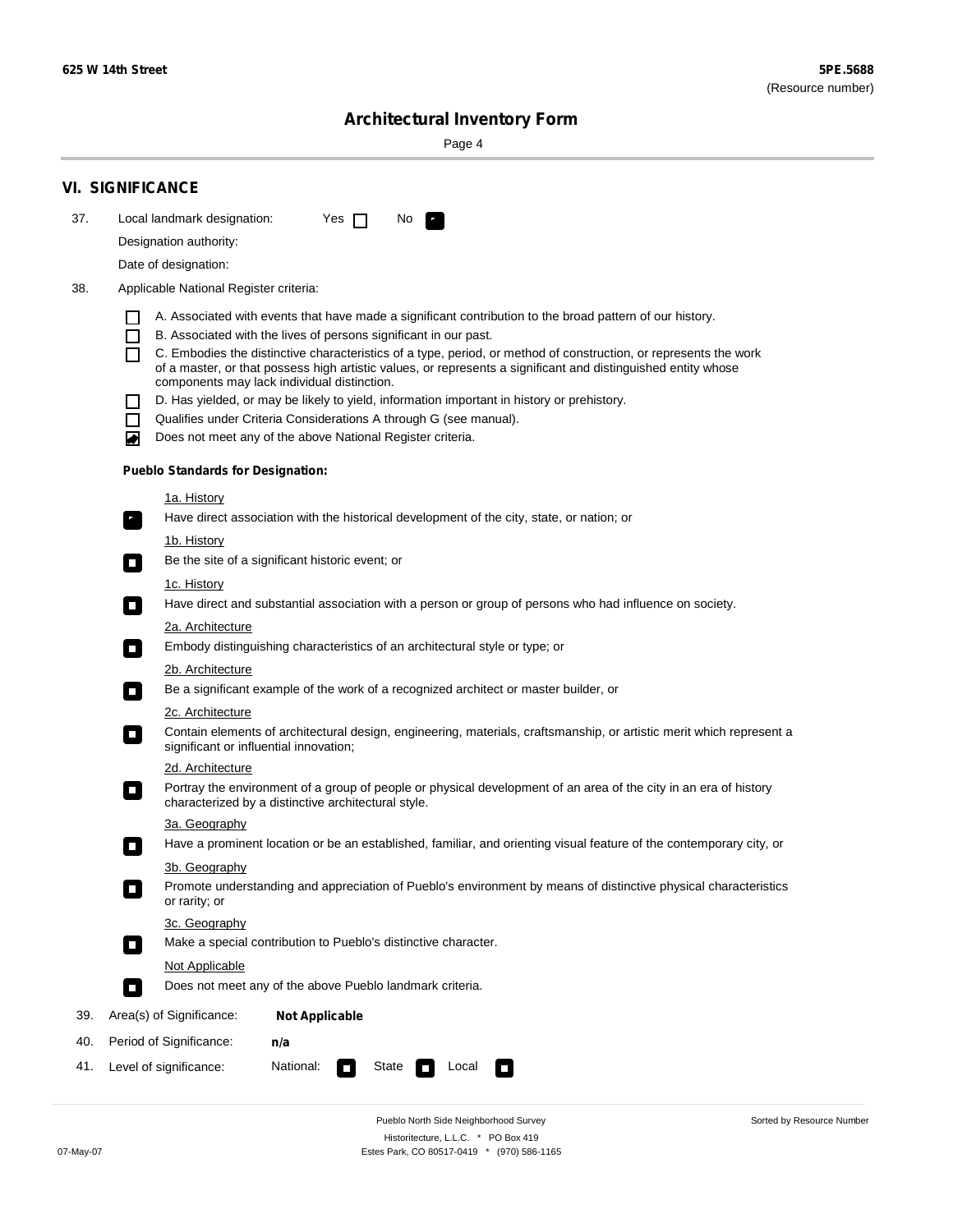Page 5

#### 42. Statement of significance:

Because this property is less than 50 years old and does not meet any of criteria considerations A through G, it is ineligible for listing in the National Register of Historic Places. Moreover, the architectural and historical significance are not to the extent that the property would qualify for individual listing in the Colorado State Register of Historic Properties or as a City of Pueblo landmark. Given its recent date of construction, the property should not be considered a contributing resource within **any potential historic district.**

43. Assessment of historic physical integrity related to significance:

Constructed in 1966, this building exhibits a high level of physical integrity relative to the seven aspects of integrity as defined by the National Park Service and the Colorado Historical Society: location, setting, design, materials, workmanship, **feeling, and association. It has not been notably altered since its construction.**

### **VII. NATIONAL REGISTER ELIGIBILITY ASSESSMENT**

| 44.                                                                                                                                                                                                                                                                                                                                                   |                                                | National Register eligibility field assessment: |                              | $\Box$ Individually eligible |              | Not eligible | Need data |
|-------------------------------------------------------------------------------------------------------------------------------------------------------------------------------------------------------------------------------------------------------------------------------------------------------------------------------------------------------|------------------------------------------------|-------------------------------------------------|------------------------------|------------------------------|--------------|--------------|-----------|
|                                                                                                                                                                                                                                                                                                                                                       | Local landmark eligibility field assessment:   |                                                 | $\Box$ Individually eligible |                              | Not eligible | Need data    |           |
| 45.                                                                                                                                                                                                                                                                                                                                                   | Is there National Register district potential? |                                                 | No $\blacksquare$<br>Yes     |                              |              |              |           |
| Discuss:<br>Pueblo's North Side Neighborhood represents the evolution of the city's professional middle and upper<br>classes. Its diversity of architectural styles and forms directly represents the city's changing economic and<br>cultural climates. As well, the neighborhood is distinctive because it appears to have evolved independently of |                                                |                                                 |                              |                              |              |              |           |

Yes Yes ш Ē No

 $No$   $N/A$ 

N/A

**the area's dominant industry, steel manufacturing.**

If there is National Register district potential, is this building contributing:

46. If the building is in existing National Register district, is it contributing:

### **VIII. RECORDING INFORMATION**

| 47. | Photograph numbers): | <b>CD-ROM Photo Disc: North Side Photos</b><br>File Name(s): 14thstw625                                                |
|-----|----------------------|------------------------------------------------------------------------------------------------------------------------|
|     | Negatives filed at:  | <b>Special Collections</b><br>Robert Hoag Rawlings Public Library<br>100 East Abriendo Avenue<br>Pueblo, CO 81004-4290 |
| 48. | Report title:        | <b>Pueblo North Side Neighborhood Survey</b>                                                                           |
| 49. | $Date(s)$ :          | 07/13/05                                                                                                               |
| 50. | Recorder(s):         | <b>Adam Thomas</b>                                                                                                     |
| 51. | Organization:        | Historitecture, L.L.C.                                                                                                 |
| 52. | Address:             | <b>PO Box 419</b>                                                                                                      |
|     |                      | Estes Park, CO 80517-0419                                                                                              |
| 53. | Phone number(s):     | (970) 586-1165                                                                                                         |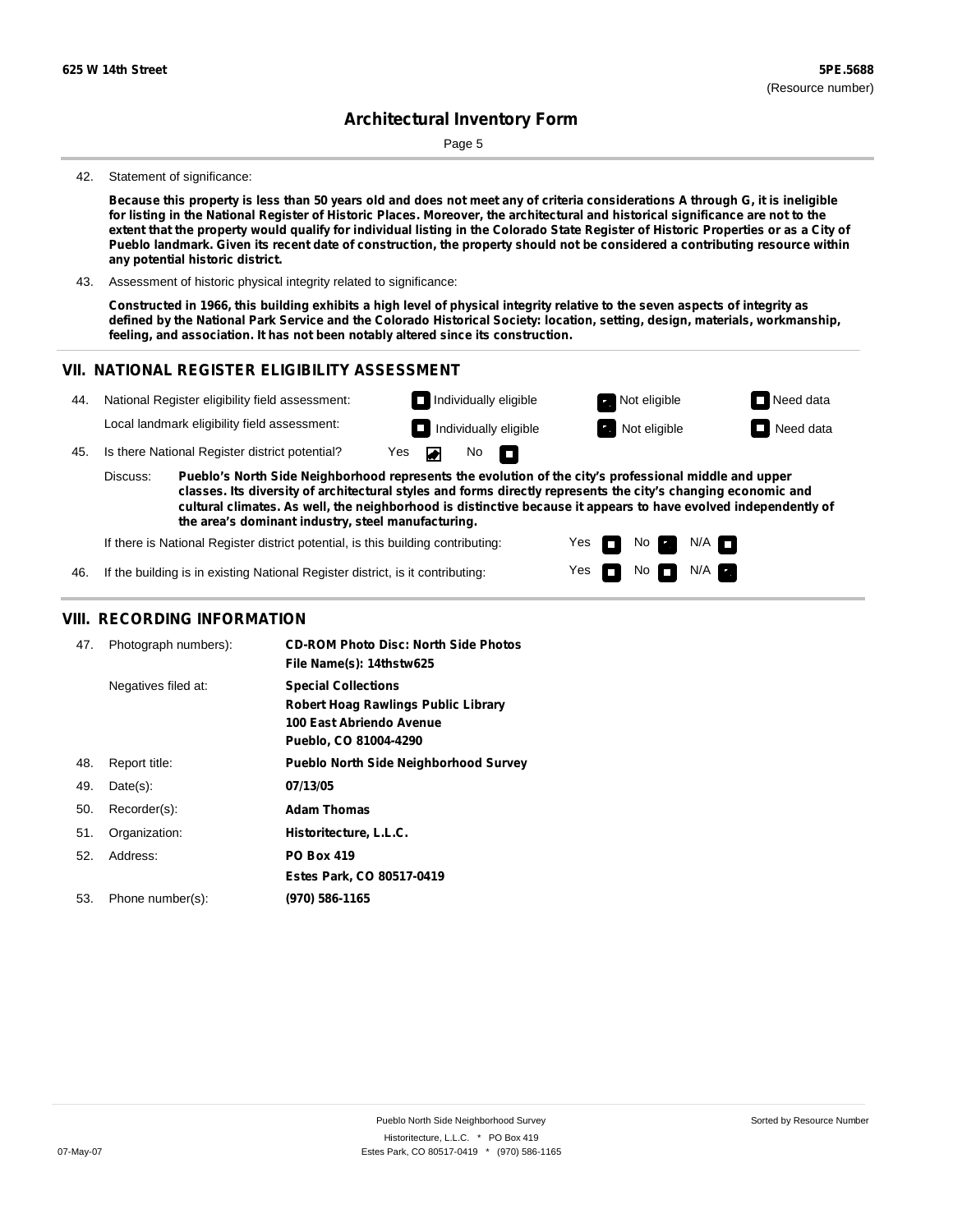Page 6